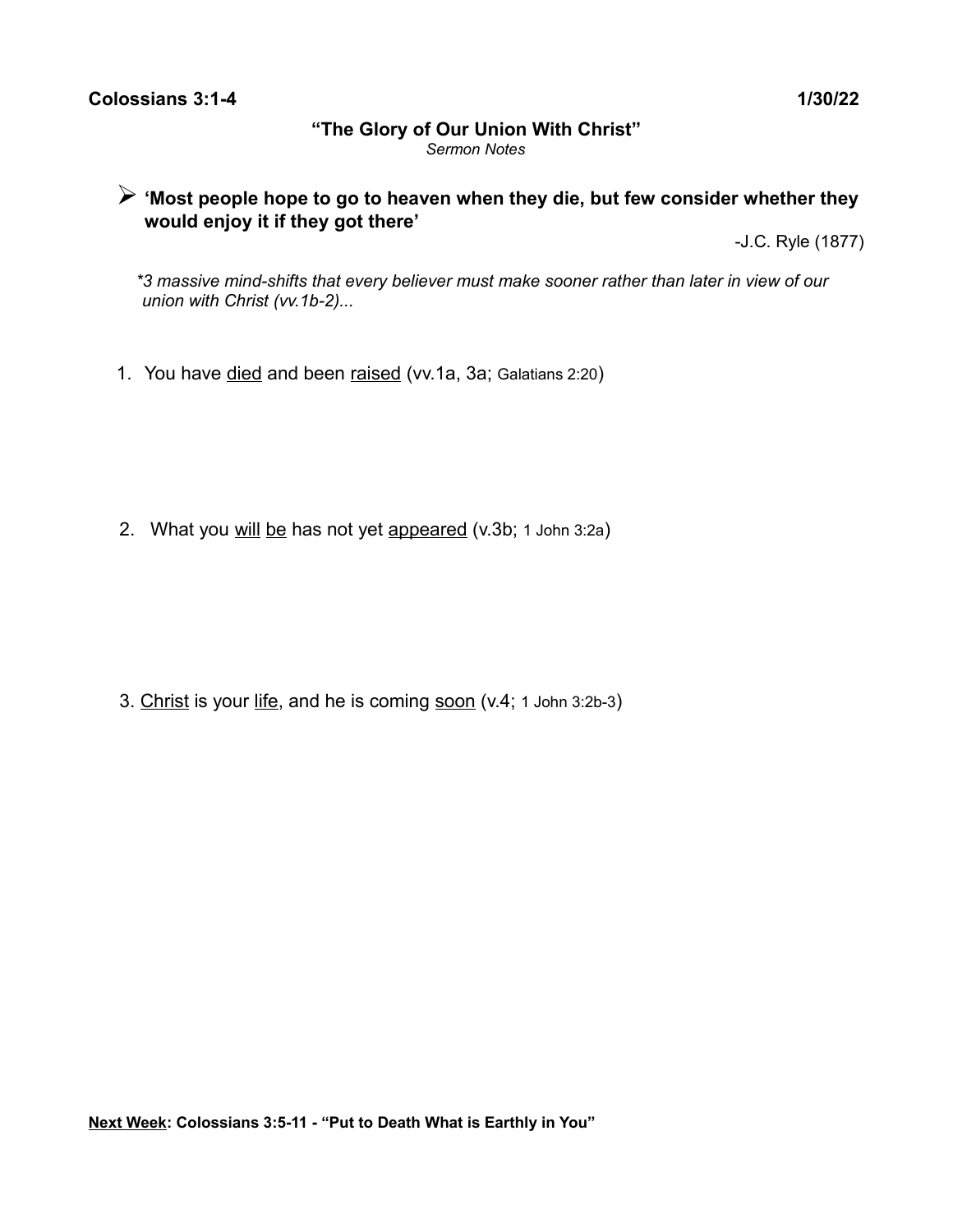### **MEFC Community Group Study Guide**

For the Week of January 30th - February 5th

## **Getting Started**

1. Share with the group about a time that you walked into a room, a situation, or space where you felt entirely out of place. What were the circumstances? What did you do? Did you ever have to go back? If so, what adjustments did you make prior to returning (if any)?

### **Digging Deeper**

2. In Hebrews 12:14, we encounter one of the most frequently minimized (and thus forgotten) truths in the New Testament. There is "a holiness without which no one will see the Lord". What does this mean? Aren't we saved by grace through faith in Christ *apart* from works (Ephesians 2:8-9)? How does James 2:14-26 speak to this issue? What about the thief on the cross (Luke 23:39-43)? Does Hebrews 12:14 apply to him?

 *In 1877, J.C. Ryle (the first Anglican bishop of Liverpool, England) published a book titled: Holiness: Its Nature, Hindrances, Difficulties, and Roots***.** *It is essential reading for the further exploration of a passage like Hebrews 12:14. In the rest of this study guide, we are going to walk through one of the finest passages in Holiness (and possibly of all of 19th century devotional Christian literature). Discuss your reactions / responses to these quotations with your family, or in your community group.*

- 3. "Sanctification…is absolutely necessary in order to train and prepare us for heaven. Most men hope to go to heaven when they die; but few, it may be feared, take the trouble to consider whether they would enjoy heaven if they got there."
- 4. "Heaven is essentially a holy place; its inhabitants are all holy; its occupations are all holy. To be really happy in heaven, it is clear and plain that we must be somewhat trained and made ready for heaven while we are on earth. The notion of a purgatory after death, which shall turn sinners into saints, is a lying invention of man, and is nowhere taught in the Bible. We must be saints before we die, if we are to be saints afterwards in glory."[1](#page-1-0)
- 5. "The favourite idea of many, that dying men need nothing except absolution and forgiveness of sins to fit them for their great change, is a profound delusion. We need the work of the Holy Spirit as well as the work of Christ; we need the renewal of the heart as well as the atoning blood; we need to be sanctified as well as to be justified."
- 6. "It is common to hear people saying on their death-beds, 'I only want the Lord to forgive me my sins, and take me to rest.' But those who say such things forget that the

<span id="page-1-0"></span><sup>1</sup> A brief clarification…Ryle roundly rejected the concept of perfectionism (or the entire sanctification of the believer) in this lifetime prior to one's death or the return of the Lord. Not only do the other parts of his book make this clear, but so does the New Testament itself (see 1 John 1:8, 10).